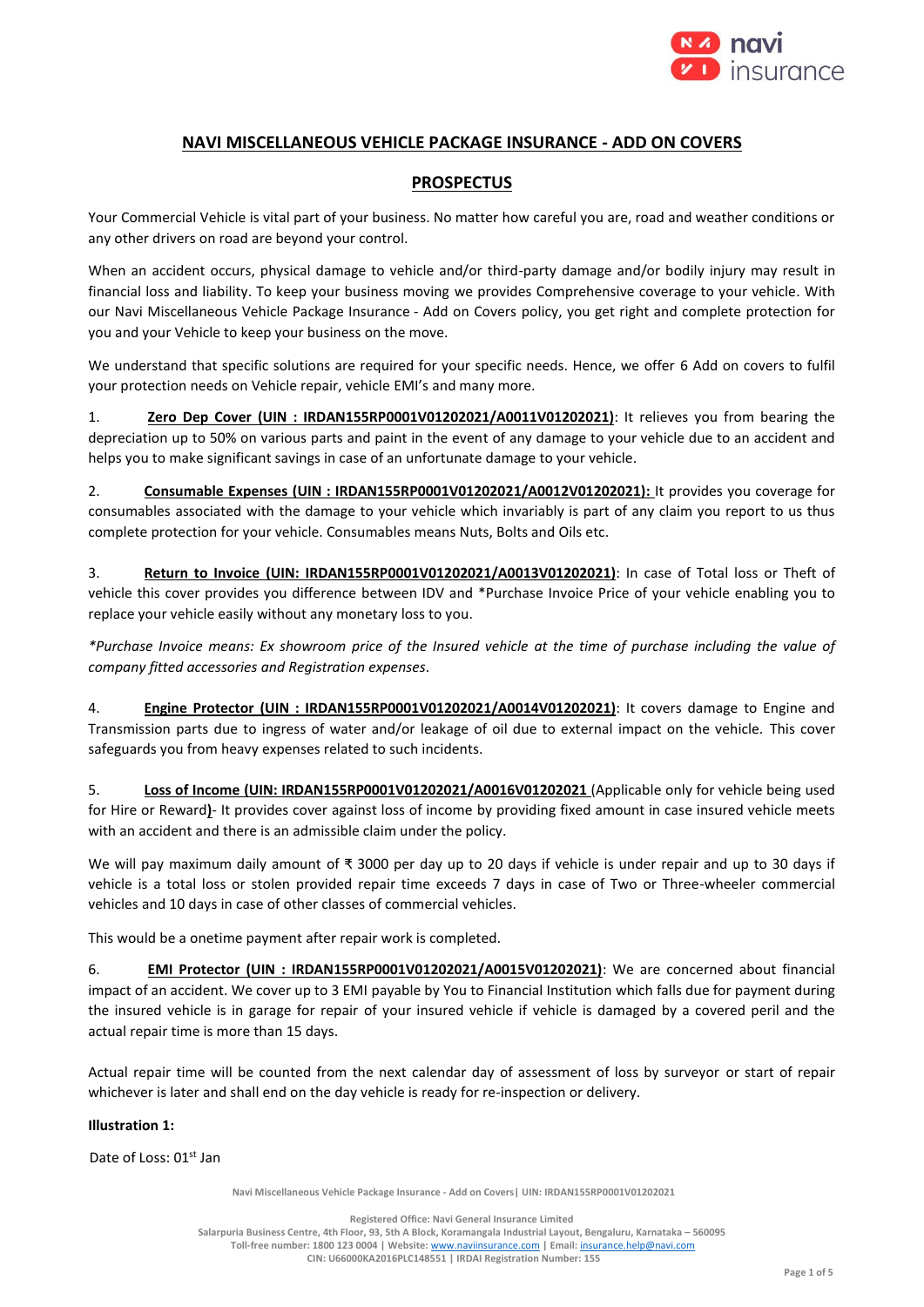

Due date of EMI: 2<sup>nd</sup> Jan Date of assessment by surveyor: 03rd Jan Date of start of repairs by garage: 5<sup>th</sup> Jan Date of reinspection /delivery of vehicle: 25<sup>th</sup> Jan Number of days during which vehicle was under repair from 06<sup>th</sup> Jan to 25<sup>th</sup> Jan = 20 days. EMI payable: No EMI payable as it was not due during actual repair period. **Illustration 2:** Date of Loss: 01<sup>st</sup> Jan Date of assessment by surveyor: 03rd Jan Date of start of repairs by garage: 5<sup>th</sup> Jan Due date of EMI: 8<sup>th</sup> Jan Date of reinspection /delivery of vehicle: 25<sup>th</sup> Jan Number of days during which vehicle was under repair from 06<sup>th</sup> Jan to 25<sup>th</sup> Jan = 20 days. EMI payable: 1 EMI amount as mentioned in your amortization schedule. This would be a onetime payment after repair work is completed.

# **\*IMPORTANT EXCLUSIONS:**

Apart from General Exclusions following are the exclusions applicable to respective add on covers:

## **1. Zero Dep cover**

a) Deductible as mentioned in the policy schedule.

## **2. Consumable Expenses**

a) Any consumable not associated with admissible Own Damage claim under section I (Own Damage) of the policy.

b) Any consumables that are related to wear and tear and not directly related to claim.

## **3. Return to Invoice**

a) Cost of any non-built in electrical/electronic and non-electrical/electronic accessories including bi-fuel kit forming part of the invoice but not insured under section 1 (Own Damage) of the policy

## **4 .Engine Protector**

- a) Any consequential loss, wear and tear, mechanical & electrical failure and parts falling under warranty.
- b) Loss or damage due to corrosion of engine or parts thereof due to delay in intimation.
- c) Depreciation on parts unless zero dep cover is opted.
- d) Deductible as stated in policy schedule.

## **5.EMI Protector**

a) Any penalty, interest, charges levied by financer due to default in payment.

**Navi Miscellaneous Vehicle Package Insurance - Add on Covers| UIN: IRDAN155RP0001V01202021**

**Registered Office: Navi General Insurance Limited**

**Salarpuria Business Centre, 4th Floor, 93, 5th A Block, Koramangala Industrial Layout, Bengaluru, Karnataka – 560095**

**Toll-free number: 1800 123 0004 | Website:** [www.naviinsurance.com](http://www.naviinsurance.com/) **| Email:** [insurance.help@navi.com](mailto:insurance.help@navi.com)

**CIN: U66000KA2016PLC148551 | IRDAI Registration Number: 155**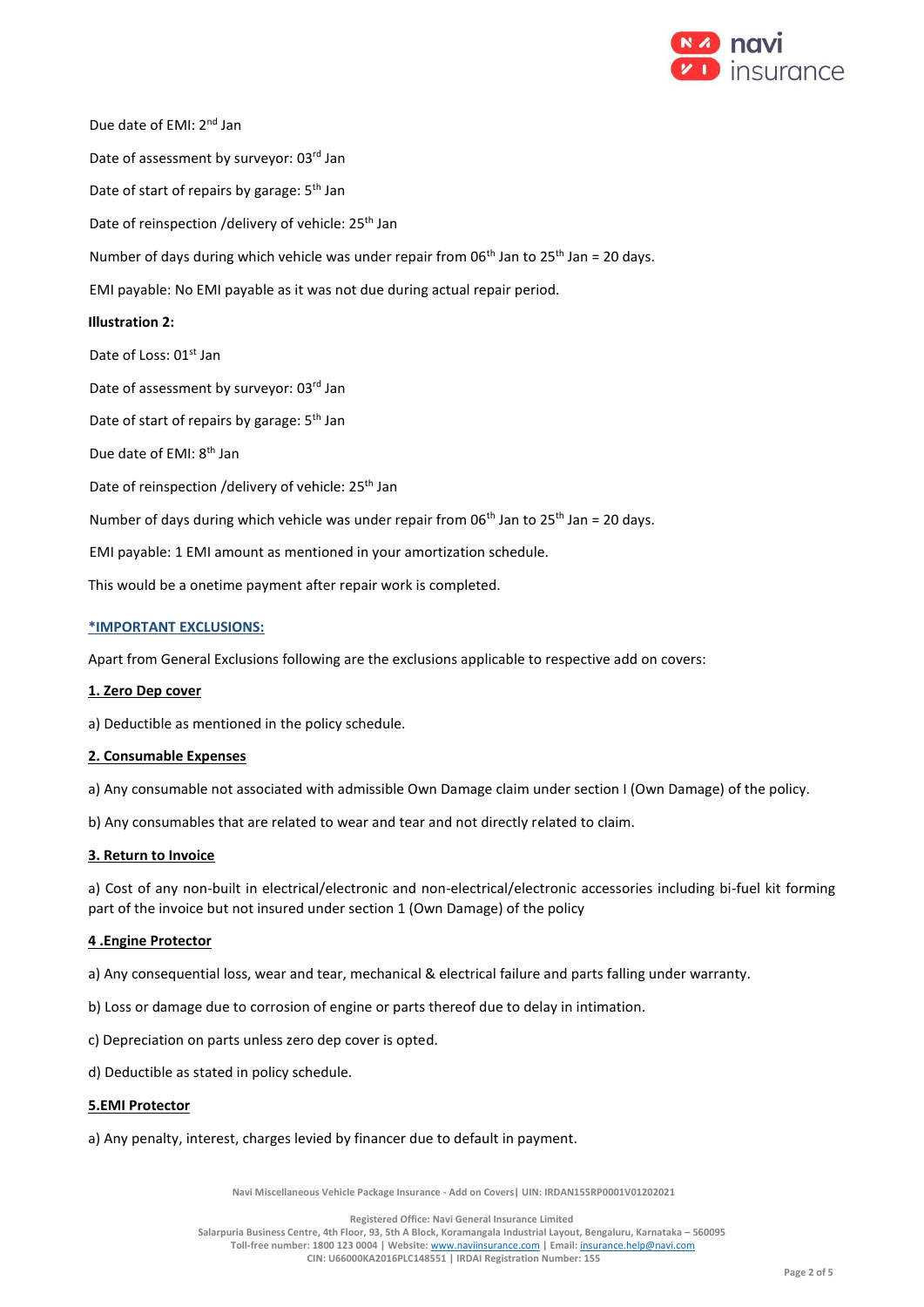

# **DISCOUNTS:**

**Navi GI Duniya Discount (Loyalty Discount):** If you are our existing customer a discount of 5% will be offered to you on purchase of this policy.

**Bundling discount:** This discount of 5% is provided if you choose more than 3 add-ons. This discount will be given on the total premium to be charged for the bundle of add-ons.

## **CLAIMS PROCEDURE:**

We all take precautions to avert accidents however in the event of any unfortunate accident be rest assured of complete assistance from us.

It is very convenient to get in touch with us by calling our Toll-Free Helpline on **18001230004**. Alternatively, one can reach us by using Mobile Application OR Customer Portal at our Website [www.naviinsurance.com](http://www.naviinsurance.com/) OR by sending an email at [insurance.help@navi.com](mailto:insurance.help@navi.com) .

Intimation of claim to us, immediately on occurrence, will ensure prompt and effective assistance.

# **Claim Notification & Registration:**

Notify or submit a claim by following way;

- By calling Toll Free 18001230004 OR
- By sending an E Mail t[o insurance.help@navi.com](mailto:insurance.help@navi.com) OR
- For Senior Citizens, we have a special cell and Our Senior Citizen customers can email us at [seniorcare@navi.com](mailto:seniorcare@navi.com) for priority resolution
- Through Customer Portal on websit[e www.naviinsurance.com](http://www.naviinsurance.com/) OR
- Using Mobile App OR
- Directly walk into branch

While notifying the claim, following information should be provided:

- Name of insured
- Insured contact numbers
- Policy number
- Date and time of loss
- Location of loss
- Nature and approximate extent of loss
- Place and contact details of the person at the loss location.
- Details of driver at the time of loss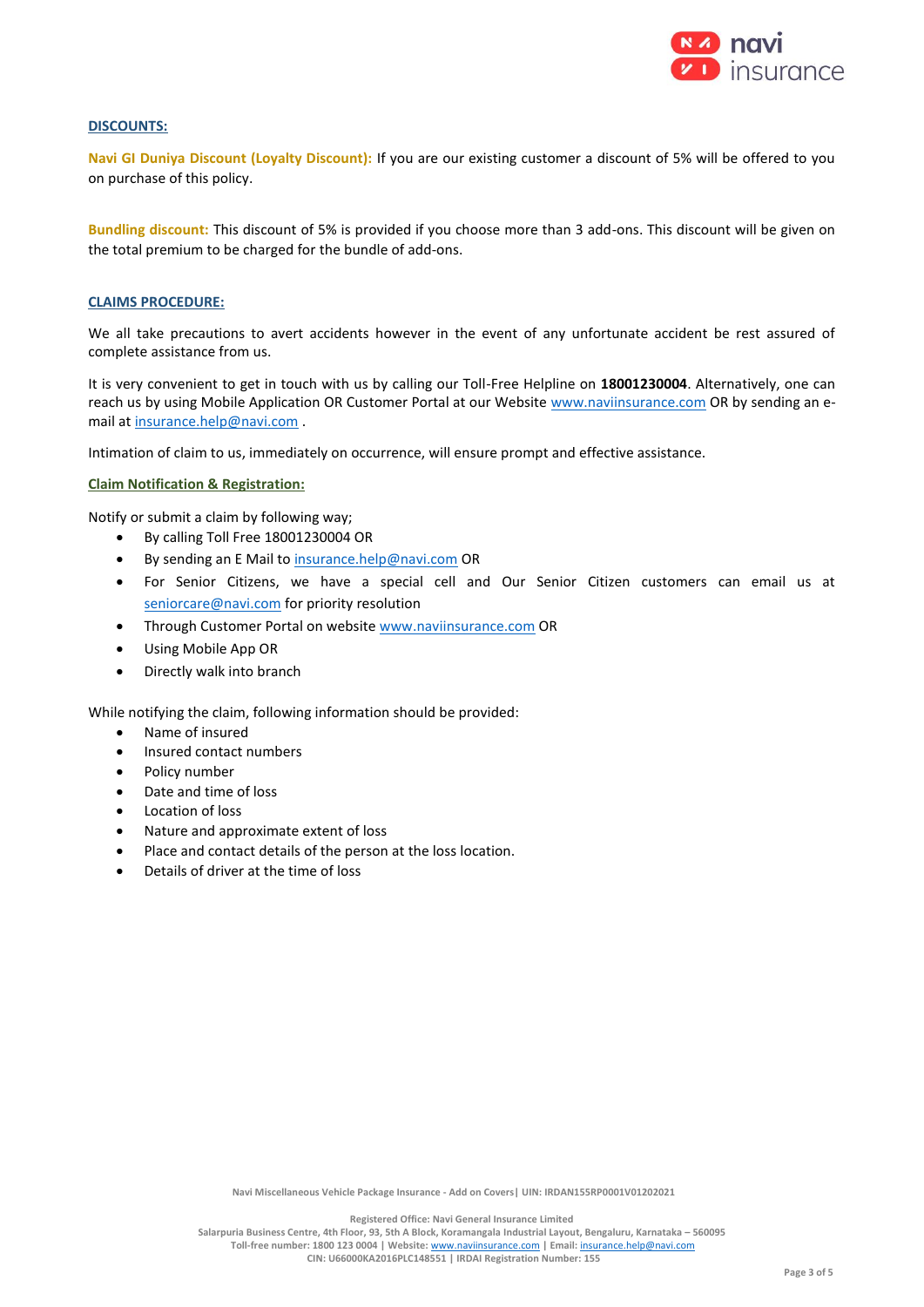

# **After Notification & Registration:**

# **Own Damage Claims:**

You are advised to inform the company immediately after the loss. If there is involvement of third-party death/injury, company may go for spot survey. Else you may shift your vehicle to any garage of your choice

Survey will be conducted before you initiate the repair by the assigned surveyor at the garage. Please refer policy for details regarding survey process.

The Company has option to repair, reinstate or replace the vehicle or part thereof and/or its accessories or may pay in cash the amount of the loss or damage and the liability of the Company shall not exceed:

(a) for total loss / constructive total loss of the vehicle - the Insured's Declared Value (IDV) of the vehicle (including accessories thereon) as specified in the Schedule less the value of the damaged vehicle.

(b) for partial losses, i.e. losses other than Total Loss/Constructive Total Loss of the vehicle - actual and reasonable costs of repair and/or replacement of parts lost/damaged subject to depreciation as per limits specified (Not applicable if add on cover is opted for covering depreciation) and any other applicable add on cover.

Following are the documents that will be needed for survey and processing of Own Damage claim:

- Claim Form completely filled and duly signed by Insured (CO's seal needs to be affixed in case the insured is a Firm/Company)
- Copy of Registration Certificate (original for verification)
- Copy of Motor Driving License of the person driving the vehicle at the time of accident (original for verification)
- Copy of fitness certificate/Goods receipt (for GCW)/Permit and badge of driver (for passenger vehicle) (original for verification).
- Police Report / Panchanama (In case of Partial Theft / Third Party property damage / Death / Body Injury / Damage due to Riot, Strike and Malicious act)
- KYC documents (Address Proof as per policy & ID proof) if claim amount exceeds Rs.1 lakh.
- Cancelled Cheque (CTS complied) or Filled NEFT Mandate form for online transfer of claim payment. (For reimbursement claims only).
- Original bill of repair/replacement for repair carried out on vehicle.

# **Own Damage Claim Settlement:**

- 1. After receipt of all relevant claim document, surveyor will assess the loss and issue repair approval.
- 2. The surveyor may conduct re-inspection once repairs are completed and on receipt of original repair bills.

We will release claim payment within 7 working days after receipt of all claim document.

Theft claims; The claim for theft of complete vehicle would be settled for the insured's declared value (IDV) of the vehicle (including accessories thereon) less policy excess as specified in the policy schedule.

Documentation for Theft claims: The following additional documents would be required to listing required for settlement of own damage claims (excluding repair bills);

- Copy of FIR.
- Letter to RTO for keeping the file in safe custody.
- Confirmation of non-recovery of vehicle.
- Letter of subrogation.
- Transfer of ownership documents.

We will release the claim payment within 15 days after receipt of all claim documents.

**Navi Miscellaneous Vehicle Package Insurance - Add on Covers| UIN: IRDAN155RP0001V01202021**

**Registered Office: Navi General Insurance Limited**

**Salarpuria Business Centre, 4th Floor, 93, 5th A Block, Koramangala Industrial Layout, Bengaluru, Karnataka – 560095 Toll-free number: 1800 123 0004 | Website:** [www.naviinsurance.com](http://www.naviinsurance.com/) **| Email:** [insurance.help@navi.com](mailto:insurance.help@navi.com) **CIN: U66000KA2016PLC148551 | IRDAI Registration Number: 155**